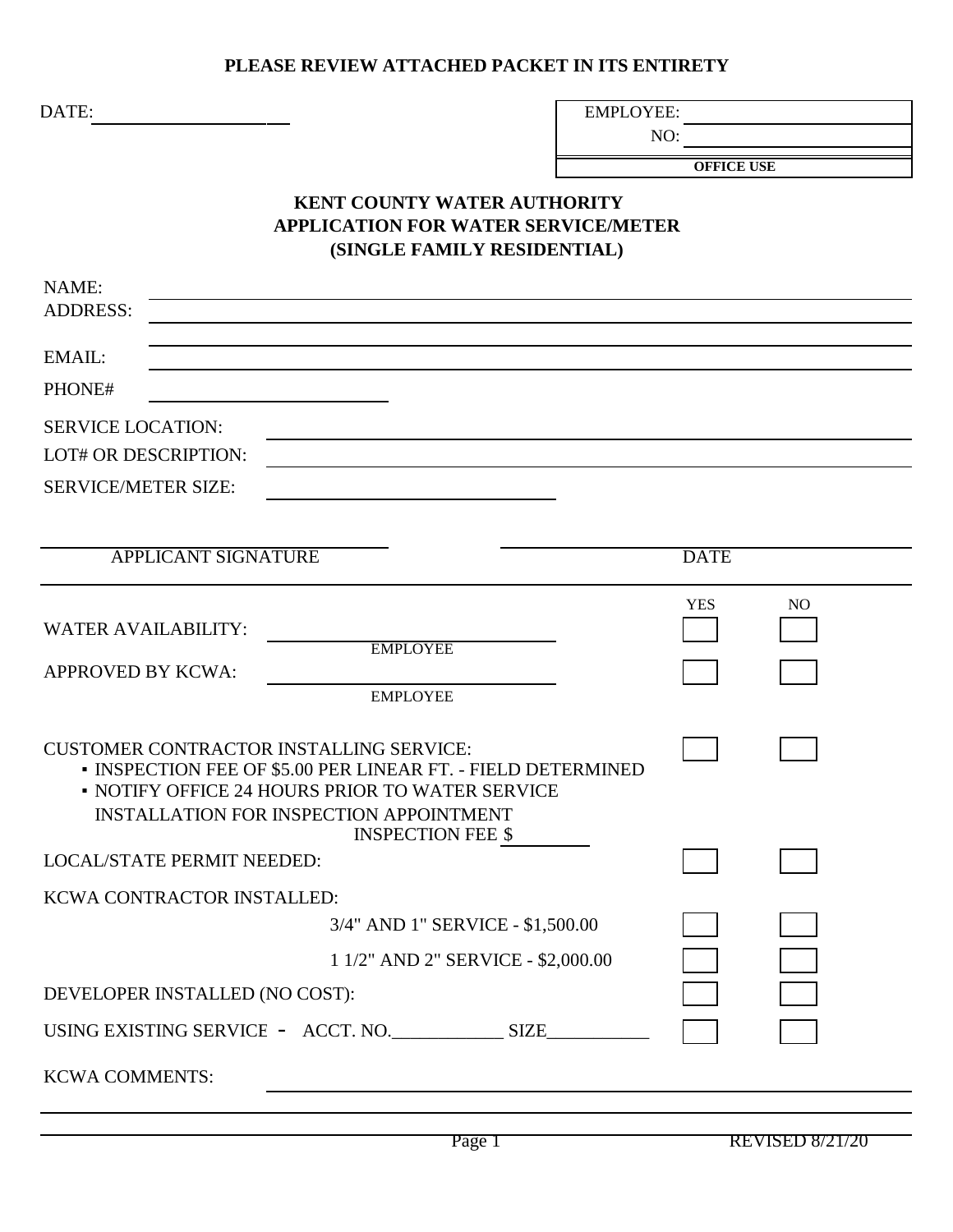#### **KENT COUNTY WATER AUTHORITY APPLICATION FOR NEW SERVICE BASIC INFORMATION**

#### **REQUIREMENTS FOR SERVICE AND METER INSTALLATION**

#### **SERVICES:**

All single-family residential units shall be equipped with a minimum of 3/4" service. Single family and commercial units over 200' from the water main shall be equipped with a meter chamber and a minimum of 1" service.

Services shall be copper type K or polyethylene C.T.S. 200PSI rated. If polyethylene is chosen, then a minimum of a 12' copper whip shall be installed just prior to house entry and up to the meter. Stainless steel inserts shall be utilized at all connections for polyethylene pipe.

A ball valve rated for the service pressure shall be installed just prior to the location of the meter coupling, a second ball valve at the effluent side of the second meter coupling, the backflow preventer, then a third ball valve as shown on the attached detail drawing.

Depth of service shall be at a minimum of five feet finished grade throughout installation.

All fittings and pipe shall be swabbed with approvable chlorine solution prior to installation.

Identification tape, as specified in Section 3.21.14 shall be utilized for the full length of services and set to a depth from finished grade of no more than 1' - 0".

From the date of application a waiting period of two weeks can be expected before installation of the service. All meter sizes must be the same size as the service.

All service easements are the responsibility of the property owner and not Kent County Water Authority. No services will be installed in private easements by Kent County Water Authority.

#### **METERS:**

Refer to Rules and Regulations, Section 4 for the Kent County Water Authority.

All meters shall be read in cubic feet and compatible with the system employed by Kent County Water Authority.

#### **SINGLE UNIT RESIDENTIAL METER PITS:**

Residential meter pits shall be used for services that exceed 200' in length from the curb box.

Influent and effluent valves shall be provided inside the pit before and after the meter couplings. Ball valves on either side or ball valve, check valve combination will be acceptable.

If polyethylene is chosen, a minimum of a 12' copper whip shall be installed up to the meter.

Vault and ring style pits shall have an access ladder and be the customer's responsibility to maintain safe and dry conditions of the pit.

Vault and ring style pits shall have  $\underline{K}$  copper tubing on the inlet and outlet sides of the pit with a 12' copper whip in each direction.

#### **BACKFLOW PREVENTION:**

Residential units must be equipped with dual check backflow preventer after the meter and non-removable vacuum breakers on all outside hose bibbs prior to service connection and meter installation. Style shall be non-removable self-draining type Watts No. 8D or equal.

All commercial or residential lawn sprinkler systems must be provided with a positive vacuum breaker or reduced pressure zone type assembly where the system connects to water supply. It shall be in a location that is always free draining and will not be submerged.

#### **RELATED ITEMS:**

Customer is referred to the Kent County Water Authority Rules & Regulations and all related policies for proper installation, operation and all governing procedures and policies.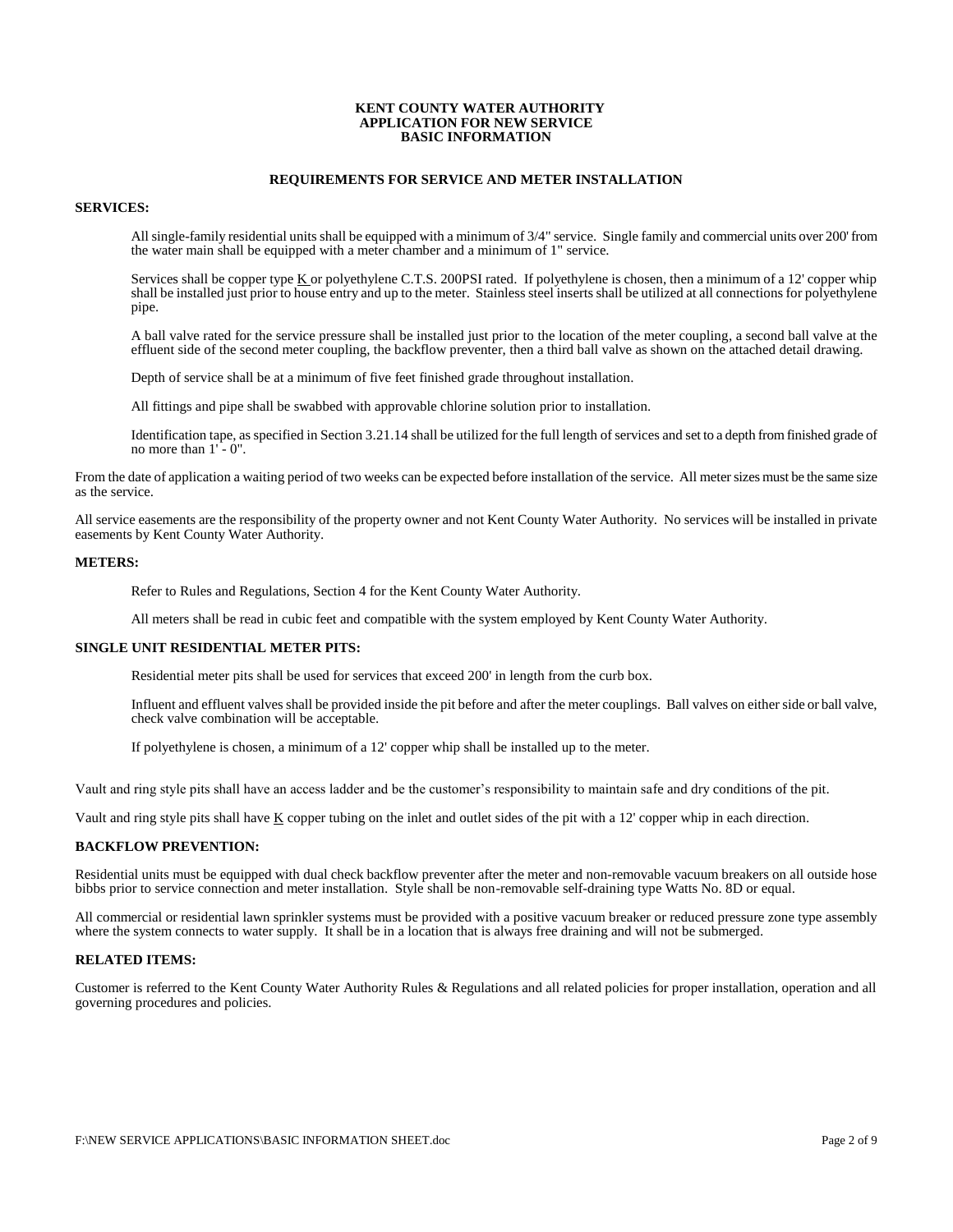## **CUSTOMER WATER SERVICE DISINFECTION POLICY**

All new or repaired potable water system service pipe and necessary connecting pipe fittings, control valves and all appurtenances in or adjacent to any residence building structure or premise shall be purged of all deleterious material and disinfected prior to utilization or permanent connection or re-connection to the Kent County Water Authority system. That portion of the customer service pipe extending from the curb stop to the building shall be disinfected under the purview of the local plumbing official. The owner must provide written documentation from the plumbing inspector that disinfection was properly conducted in accordance with the American Water Works Association standard C651 and Rhode Island Plumbing Code. A copy of the bacteriological test results indicating compliance with the Rhode Island Department of Health drinking water quality standards for coliform and consistency with Kent County Water Authority water quality for Heterotrophic plate count (HPC) must be obtained before making any permanent connection to the Kent County Water Authority system or reactivation of an existing water service for potable water consumption can be authorized. HPC levels should reflect consistency with that observed in the daily sampling conducted by the Kent County Water Authority and in no case can the HPC results be greater than 25 HPC set by the Executive Director/Chief Engineer. Sample results remain valid for six months from the date taken. If six months have exceeded, then one sample to be taken to verify and confirm water quality is still in compliance. The owner/applicant or customer is responsible for all costs associated with disinfection process or procedures. A plumbing permit from the local municipality is required in conjunction with this work.

#### *Disinfection Procedures*

- 1. The owner, plumber and/or plumbing official shall coordinate activities by contacting the Kent County Water Authority five working days prior to conducting the disinfection process to:
	- Obtain authorization to temporarily connect to the public water system if an alternative supply is not used.
	- Arrange for a representative of the Authority to examine the isolated connection to the public water system.
	- Obtain a reading from the temporary meter (if used).
	- Coordinate activation of the water connection to complete the disinfection and sample retrieval process.
- 2. The service pipe shall be flushed with clean potable water supplied by the contractor or from an isolated connection to the Kent County Water Authority system until all deleterious material is removed. If the contractor chooses to use the public water system, the contractor shall be responsible to provide a suitable, isolated connection to the Authorities system from the new service pipe.
- 3. Fill the service piping thereof with a chlorine solution containing at least 50 parts per million chlorine. Once the chlorine concentration in the effluent discharge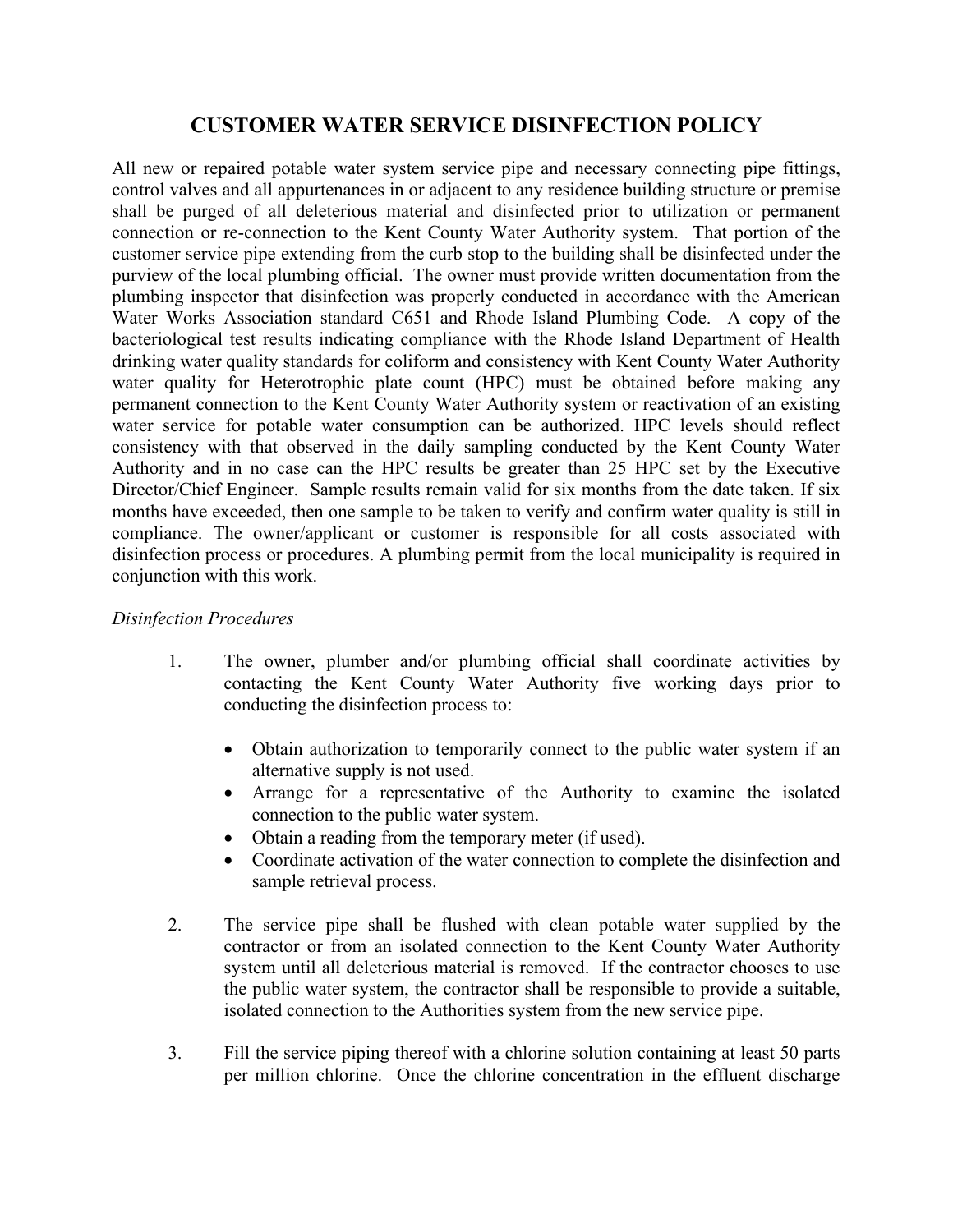reveals the proper concentration, the system shall be valved off and allowed to stand for the required time.

- 4. Following the required standing time, the service pipe shall be flushed with clean potable water until the chlorine is purged from the service piping. **Two** sets of samples of acceptable samples, taken at a minimum of **24 hours apart** shall be analyzed**.** The customer shall elicit the services of a laboratory certified by the Rhode Island Department of Health to analyze the water samples using membrane filter technique or Coliert for compliance with Rhode Island Department of Health coliform regulations, and standard heterotrophic plate count test. This requires **two (2)** sample bottles per set of samples, one for the coliform test and one for the heterotrophic plate count. The RI Department of Health has a listing of certified laboratories. The sample retrieval shall be conducted under the purview of the local plumbing official per the requirements contained in the Rhode Island State Plumbing code. Sample results will remain valid until expiration date of the water service application and in any event not to exceed 6 months from the date the samples were analyzed. Sample results remain valid for six months from the date taken. If six months have exceeded, then one sample to be taken to verify and confirm water quality is still in compliance.
- 5. The disinfection process shall be repeated until the results of the bacteriological testing confirm compliance with the Rhode Island Department of Health drinking water quality standards and heterotrophic plate count consistent with Kent County Water Authority public water system quality set by the Executive Director Chief Engineer.
- 6. The water service applicant must provide the Authority with copies of the satisfactory laboratory test results and inspection verification letter (per section 107 of plumbing code) from the local plumbing official, before permission will granted to complete the permanent connection to the public water system.
- 7. All connection materials shall be kept free of any potential contamination and be swabbed with chlorine solution prior to connection to the newly disinfected service.

#### **A \$50 SERVICE CHARGE WILL BE APPLIED TO EACH REVISIT TO THE SITE BY A KENT COUNTY WATER AUTHORITY REPRESENTATIVE.**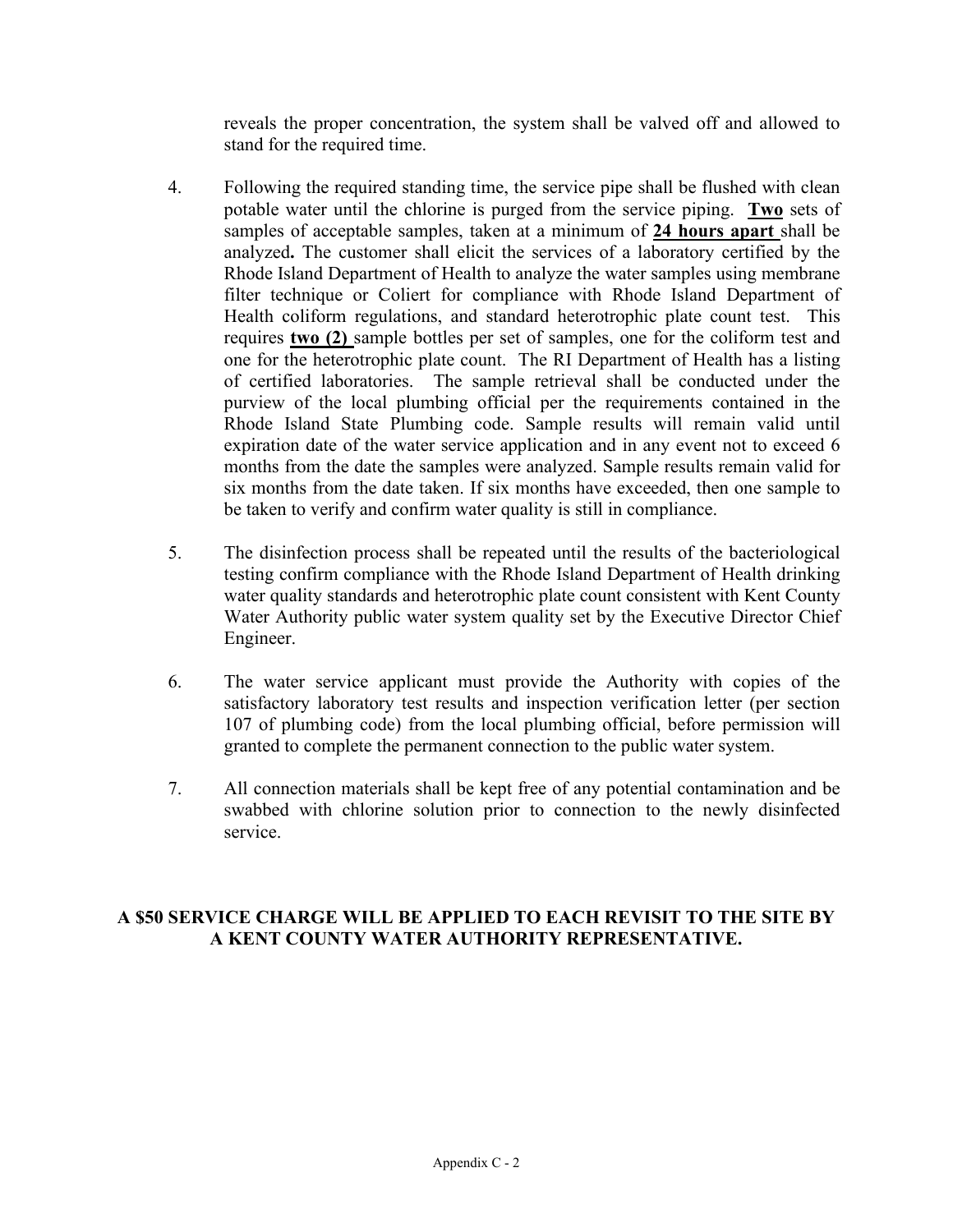## **KENT COUNTY WATER AUTHORITY METER INSTALLATION NEEDS CHECK LIST**

## **THE APPLICANT MUST VERIFY THAT THE FOLLOWING ITEMS HAVE BEEN PROPERLY COMPLETED TO FACILITATE METER INSTALLATION**

## **CHECK LIST MUST BE COMPLETED AND PRESENTED UPON APPLICATION FOR METER INSTALLATION**

| $\mathbf{1}$ | Access to building clear and attainable, stairs in place, area properly lighted, and protected<br>from freezing.                                                                                                                       |  |  |  |  |
|--------------|----------------------------------------------------------------------------------------------------------------------------------------------------------------------------------------------------------------------------------------|--|--|--|--|
| 2            | Meter setting installed and properly secured with supports. Isolation ball valves located on<br>the street side and house side of plumbing. See attached detail sheets.                                                                |  |  |  |  |
| 3            | Double check (residential application) backflow preventer installed after the meter setting isolation<br>valve. Reduced pressure zone (commercial application). Thermal expansion protection. Isolation<br>valves on inlet and outlet. |  |  |  |  |
| 4            | Copper service pipe (whip 12' or all copper piped) installed and connected to meter setting.                                                                                                                                           |  |  |  |  |
| 5            | Curb stop installed. Box is at grade, aligned, and perpendicular for easy access to valve.                                                                                                                                             |  |  |  |  |
| 6            | Outside faucet tamper resistant vacuum breaker installed or manufactured into outside faucet.                                                                                                                                          |  |  |  |  |
| $\tau$       | Plumbing permits have been obtained and visible at site. Inspection approval stickers in<br>place on meter setting.                                                                                                                    |  |  |  |  |
| 8            | Verification of water service laboratory bacteria test results. (Copy of both sets of<br>results must be attached.)                                                                                                                    |  |  |  |  |
| 9            | Signed plumbing inspection verification letter verifying conformance with RI Plumbing Code.<br>This letter must be on city or town letterhead. (Copy must be attached.)                                                                |  |  |  |  |
| 10           | <b>For Pit location</b>                                                                                                                                                                                                                |  |  |  |  |
|              | a. Shipping spacer removed from meter setting.                                                                                                                                                                                         |  |  |  |  |
|              | b. Freeze proof pit design. Pit installed to proper grade.                                                                                                                                                                             |  |  |  |  |
|              | Per KCWA Rules & Regulations, Section 2.5, "Residential meters will be installed by scheduled                                                                                                                                          |  |  |  |  |

**appointment only. The owner or owner's contractor must be present when a new installation or any repairs to an existing installation are made within private property. KCWA employee shall not enter the premise without the owner or owner's representative being present."**

Location / Address **Owners / Developers Signature** 

Contact phone number Date

## **FOR INSTALLATION BY A KENT COUNTY WATER AUTHORITY REPRESENTATIVE A \$50 SERVICE CHARGE WILL BE APPLIED TO EACH REVISIT TO THE SITE**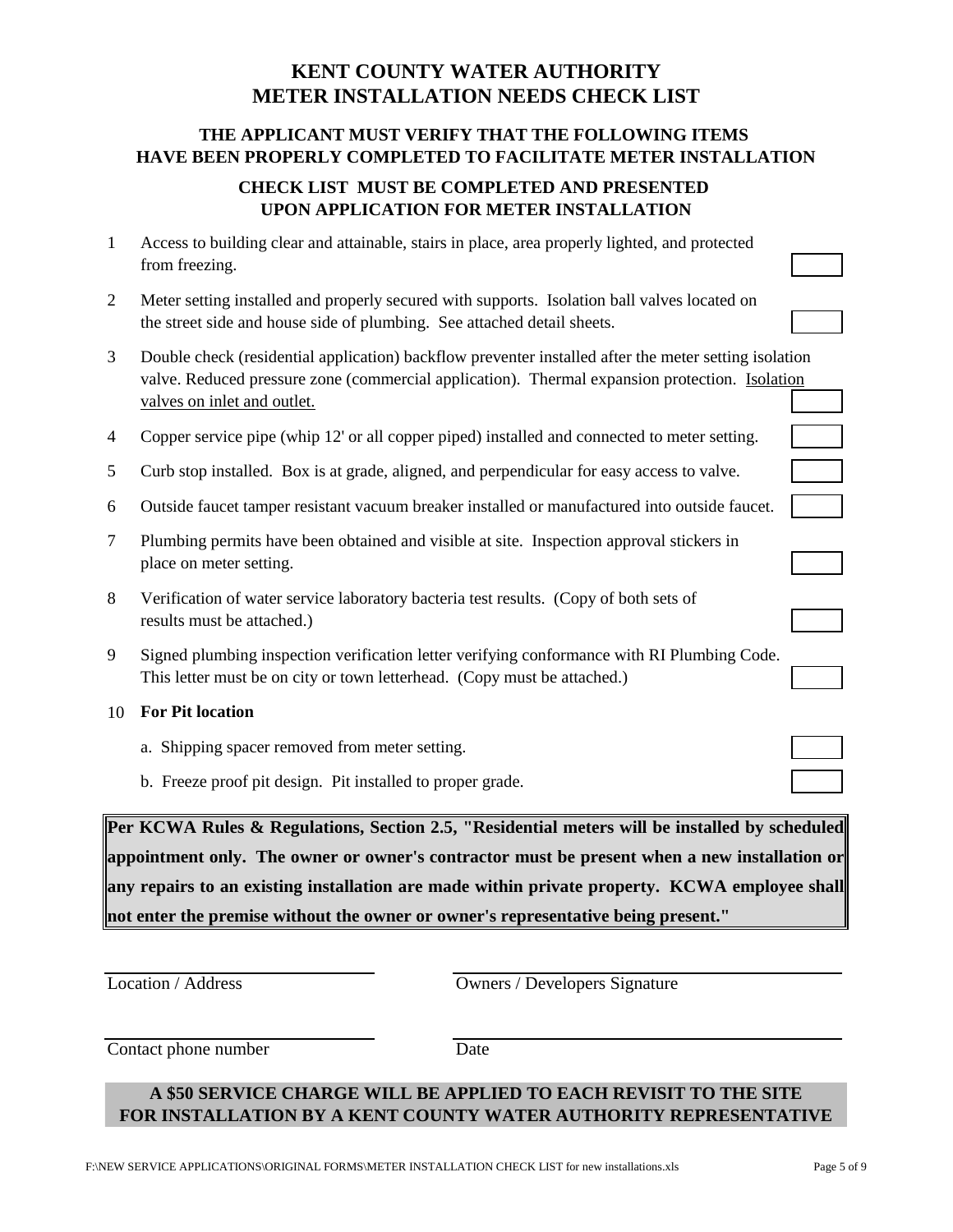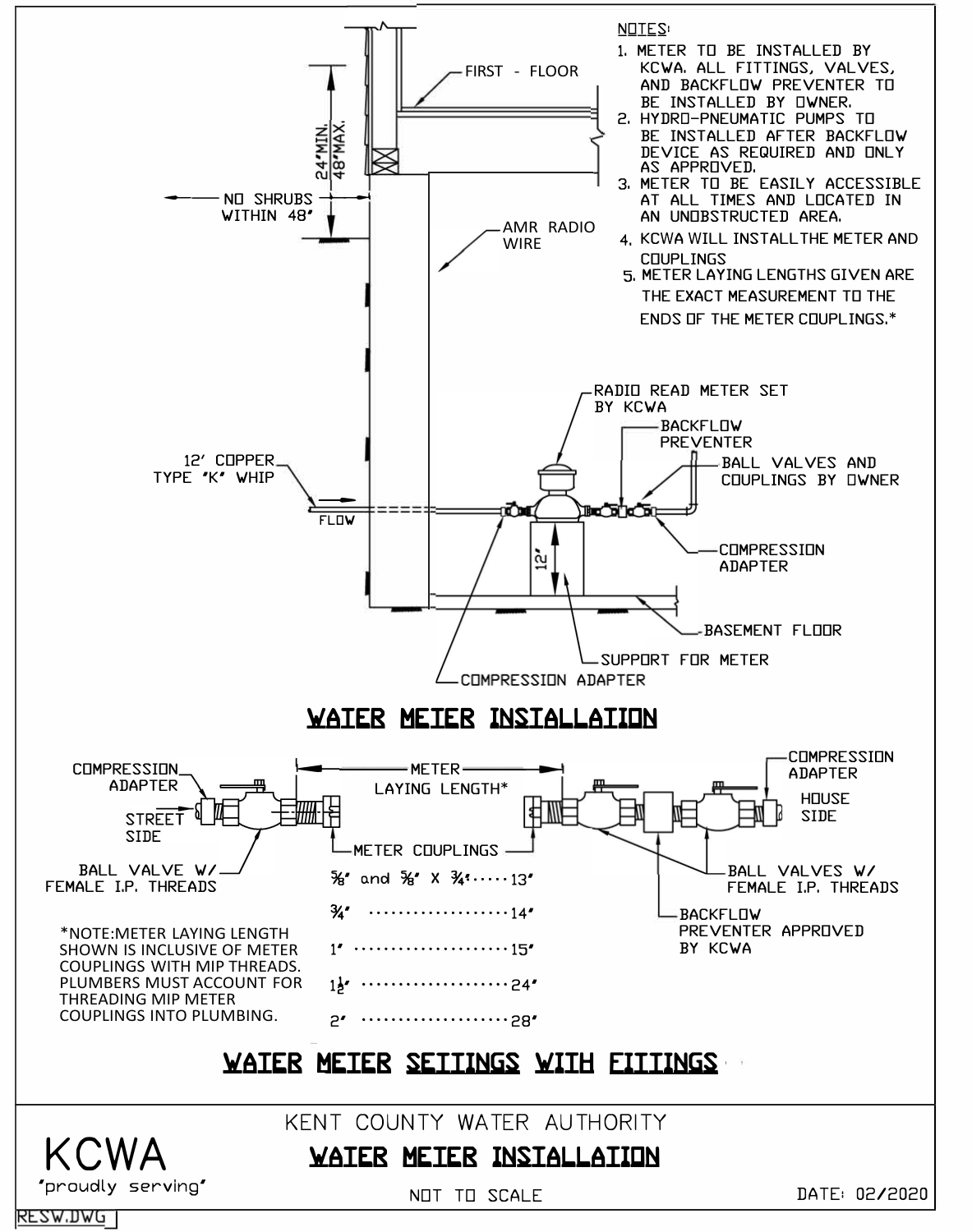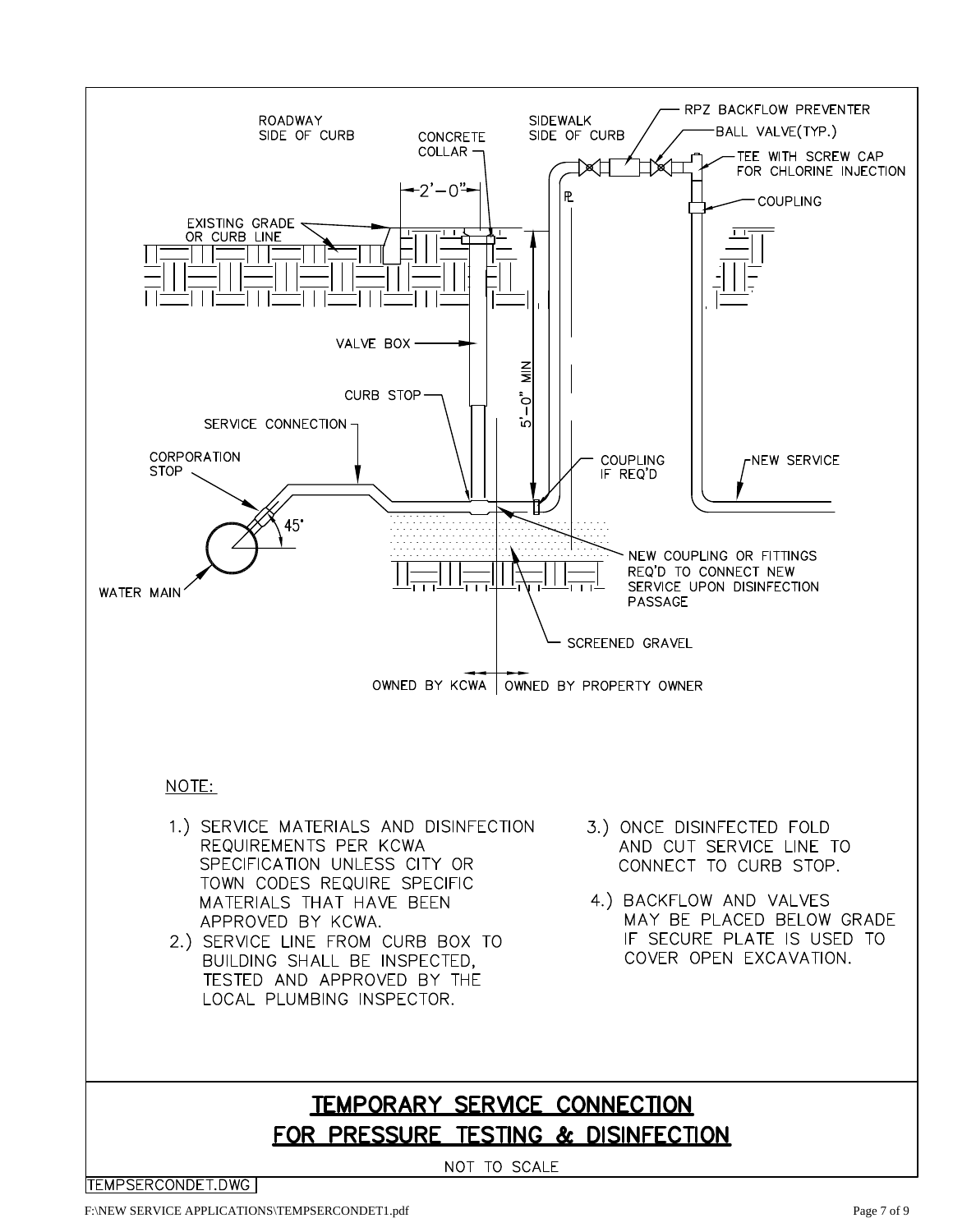# Single Family Home New Service Sampling Procedures

- 1. Faucets, valves, and specially-installed sampling lines are the most common types of sampling appurtenances found at new service installations. If faucets are used, each faucet should be examined carefully to ensure its suitability. Poor faucet design or sample lines may contribute to non-compliant, failed, or invalid sample results. The service pipe RPZ backflow isolation appurtenance must be properly installed at the curb box prior to commencing the sampling process
- 2. Wash or sanitize hands. Remove any aerator, strainer, or hose that is present, as any of these may harbor bacteria and cause a false coliform positive sample result.
- 3. Disinfect the sample tap with a 5 % chlorine solution (unscented household bleach) using the squeeze bottle in the sampling kit. Squirt the terminal end of the tap inside and out with the chlorine solution
- 4. Turn on and run the water to flush the tap for 5 minutes or when the temperature has stabilized, whichever is longer. Reduce the flow so that the stream is no greater than  $\frac{1}{4}$  inch in diameter, or the width of a pencil. Check for steady flow with no splashing. Continue this laminar flow for a minimum of 10 minutes. While the water is running, fill out the labels, tags, and laboratory forms. Apply the labels to the containers. Do not change the water flow once the desired sampling flow stream has started as that could dislodge microbial growth.
- 5. Two sample bottle need to be filled for the lab. One sample is for the detection, or Presence/Absence (P/A), of coliform bacteria and the other is for Heterotrophic Plate Count (HPC). Check and make sure there are blue sodium thiosulfate pills in the bottles before sampling. If there is no pill, discard and use a new bottle. Flip the bottle cap open on its hinge being **extremely careful not to contaminate the sample by touching the inside of the cap or the inside of the sample container with your fingers**. Make sure the cap is extended back as to not get in the way of the water flow when taking each sample.
- 6. At the 10 minute point, quickly position each bottle under the water flow. Water dripping from your hands may also cause contamination of the sample so extra care should be taken when collecting this sample. Fill each bottle to the 100 ml fill line.
- 7. The sample bottles should be tightly capped being careful only to touch the outside of the cap. The bottles then get zipped tied using the attached latch and zip system. Blot the sample containers with a paper towel to dry it off. If a refrigerated cooler is not available, ice packs or bagged ice is sometimes needed for use in shipping. It is highly recommended that samples be bagged separately to eliminate any cross contamination of the sample from the ice packs or the ice condensate.
- 8. Using tap water, rinse the outside and terminal end of the faucet and any other surface at the sample site that the chlorine solution came in contact. Turn the tap off. Wipe down the tap with a clean paper towel and replace the aerator, strainer, or hose if removed for the sample.
- 9. Check that the information on the label is correct cross reference sample ID, analytical results, and time with laboratory chain-of-custody.
- 10. Keep samples in closed chest, preferably kept at  $10^{\circ}$ C (48 $^{\circ}$ F), out of sunlight and deliver to the lab within the same day. Confirm sample IDs with lab receiver and log in cooler temperature on chain of custody.